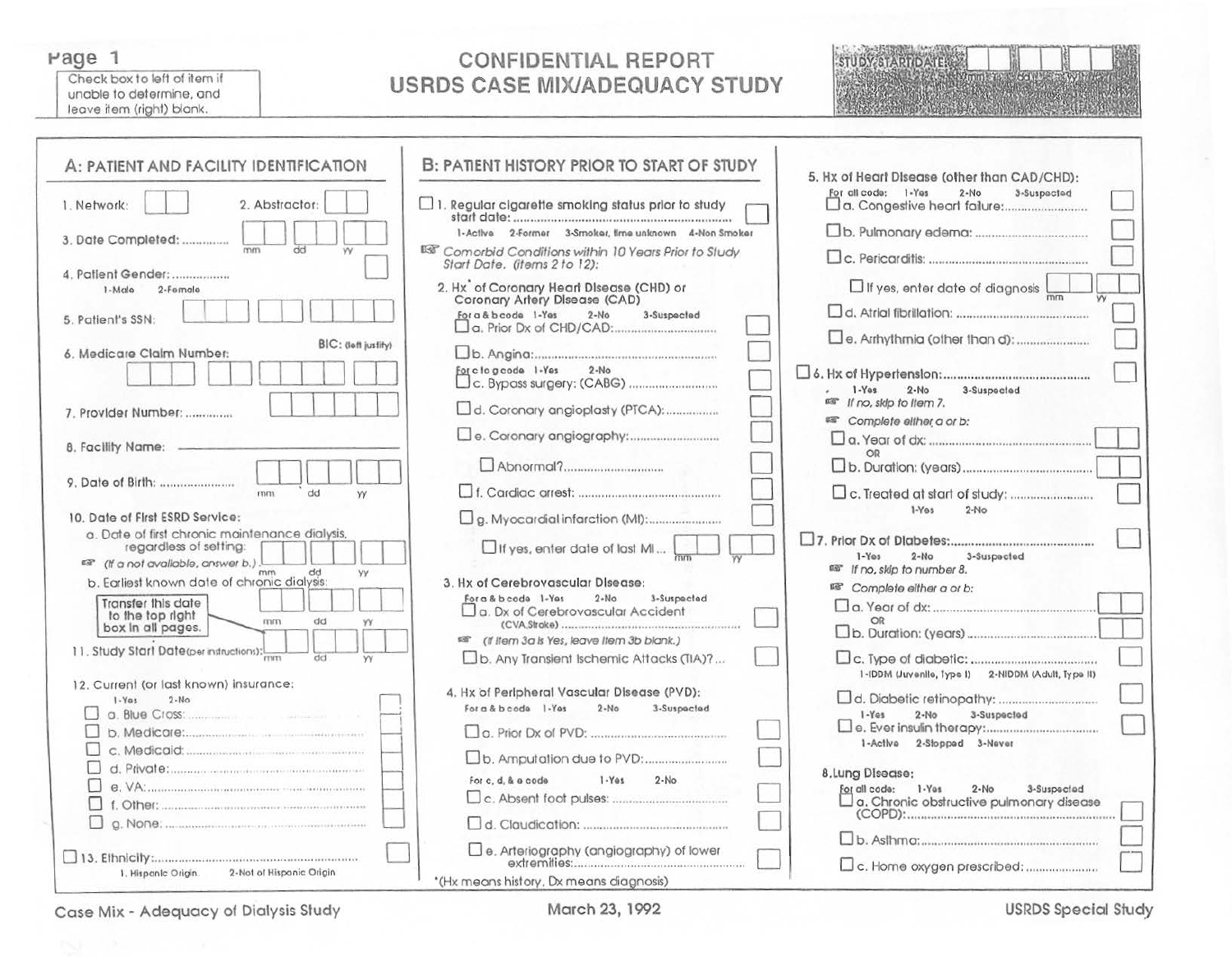Page 2

Check box to left of item if unable to determine, and leave item (right) blank.

# **CONFIDENTIAL REPORT** USRDS CASE MIX/ADEQUACY STUDY



| $1 - Y$ es<br>3-Suspected<br>$2-No$                                                     | C: INFORMATION AT START OF STUDY                                                                               | <b>ISS</b> Complete with information from the psychosocial<br>evaluation most recent before the STUDY START<br>DATE (older versions may be used for completeness).<br>Use social worker's evaluation supplemented by the<br>nurse's, and/or die |
|-----------------------------------------------------------------------------------------|----------------------------------------------------------------------------------------------------------------|-------------------------------------------------------------------------------------------------------------------------------------------------------------------------------------------------------------------------------------------------|
| <sup>ES</sup> If no, skip to number 10.<br>$\Box$ a. Primary type/site:                 | ES Complete with information from time frame<br>specified or (±) one month from the study start date           |                                                                                                                                                                                                                                                 |
|                                                                                         | $\Box$ 1. Height (at any time):<br>#<br>in, or                                                                 | $\Box$ 6. Date of psychosocial evaluation:<br>7. Activities of daily living:<br>mm                                                                                                                                                              |
| $1 - Yos$<br>$2 - No$<br>10. Liver Disease:                                             | $\Box$ 2. Dry weight as ordered:<br>☞ If unavailable, list lowest weight within two (2) weeks of               | dd<br><b>YY</b><br>$1 - Yes$<br>$2-N0$                                                                                                                                                                                                          |
| For a & b code: 1-Yes<br>$2 - No$<br>3-Suspected                                        | the start of the study:<br>lb. or<br>ka:<br>wt:                                                                |                                                                                                                                                                                                                                                 |
|                                                                                         | 3. Nutritional status recorded in the records:                                                                 | $\square$ c. Independent ambulating: (includes<br>ambulating with an assistance device)                                                                                                                                                         |
|                                                                                         | 1. Obese/overweight 2. Under-nourished/cachetic 3. Well Nourished                                              |                                                                                                                                                                                                                                                 |
| 1-Positive 2-Negative 3-Unkown 4-Can't disclose                                         | 4. Blood pressure (average of 3 values from<br>week before start of study):                                    | 1-Single<br>4-Divorced<br>2-Married<br>5-Separated<br>3-Widowed                                                                                                                                                                                 |
| 3-Unknown 4-Can't disclose<br>$1 - Yos$<br>$2-No$                                       | $\Box$ a. At start of study, predialysis:<br>OBP<br>SBP                                                        |                                                                                                                                                                                                                                                 |
| <b>ABSTRACTOR:</b>                                                                      | $\Box$ b. At start of study, postdialysis:<br>OBP<br>SBP                                                       | $1-Yes$<br>3- Nursing home, institution<br>$2 - No$<br>4-Homeless<br>##" (If 1, 3, or 4, skip to Item 11.)                                                                                                                                      |
| <b>ES</b> Use this space to enter any comments or<br>explanations to a particular item: | 5. Dialysis Information:                                                                                       | 10. # of Household Members (including patient):                                                                                                                                                                                                 |
|                                                                                         | 1-Bicarbonate<br>2-Acetate<br>$\Box$ b. Prescribed or usual hours per                                          | 11. Employment Level according to the following<br>scale:                                                                                                                                                                                       |
|                                                                                         | ht<br>mi<br>$\Box$ c. # of dialysis sessions per week:                                                         | 1-Employed full time or full time student<br>5-Unemployed<br>2-Employed part fime or part fime student<br>6-Discbled<br>3-Hornemaker<br>7-Other (specify)<br>4-Retired                                                                          |
|                                                                                         | d. Reuse of dialyzer in this patient:                                                                          |                                                                                                                                                                                                                                                 |
|                                                                                         | $I-Yas$<br>$2 - No$<br>$\square$ e. Highest weight loss (during dialysis ) within 2 weeks of study start date: |                                                                                                                                                                                                                                                 |
|                                                                                         | lbs. or<br>(Rounded)<br>ka.<br>$\Box$ f. Blood flow rate (BFR):<br>$m$ / $m$ in                                | 3- Some College<br>1- Less than 12 Yrs.                                                                                                                                                                                                         |
|                                                                                         | ## (If BFR varies, code prescribed rate or most common<br>rate)                                                | 2-High School Grad<br>4- College Grad                                                                                                                                                                                                           |
|                                                                                         | g. Dialyzer type (see codes on back of form):<br>If code 700, please specify.                                  | 13. Highest occupational level before ESRD:<br>1- Clerical<br>4- Manual Labor 7- Other<br>2- Professional<br>5- Housewife                                                                                                                       |
|                                                                                         | 1-Fistula (arterio-venus shunt) 4-Temporary line                                                               | 3- Tradeperson<br>6-Student                                                                                                                                                                                                                     |
|                                                                                         | 5- Permanent subclavian catheter<br>2-Goretex graft<br>6 - Other<br>3-Bovine graft                             |                                                                                                                                                                                                                                                 |

Case Mix - Adequacy of Dialysis Study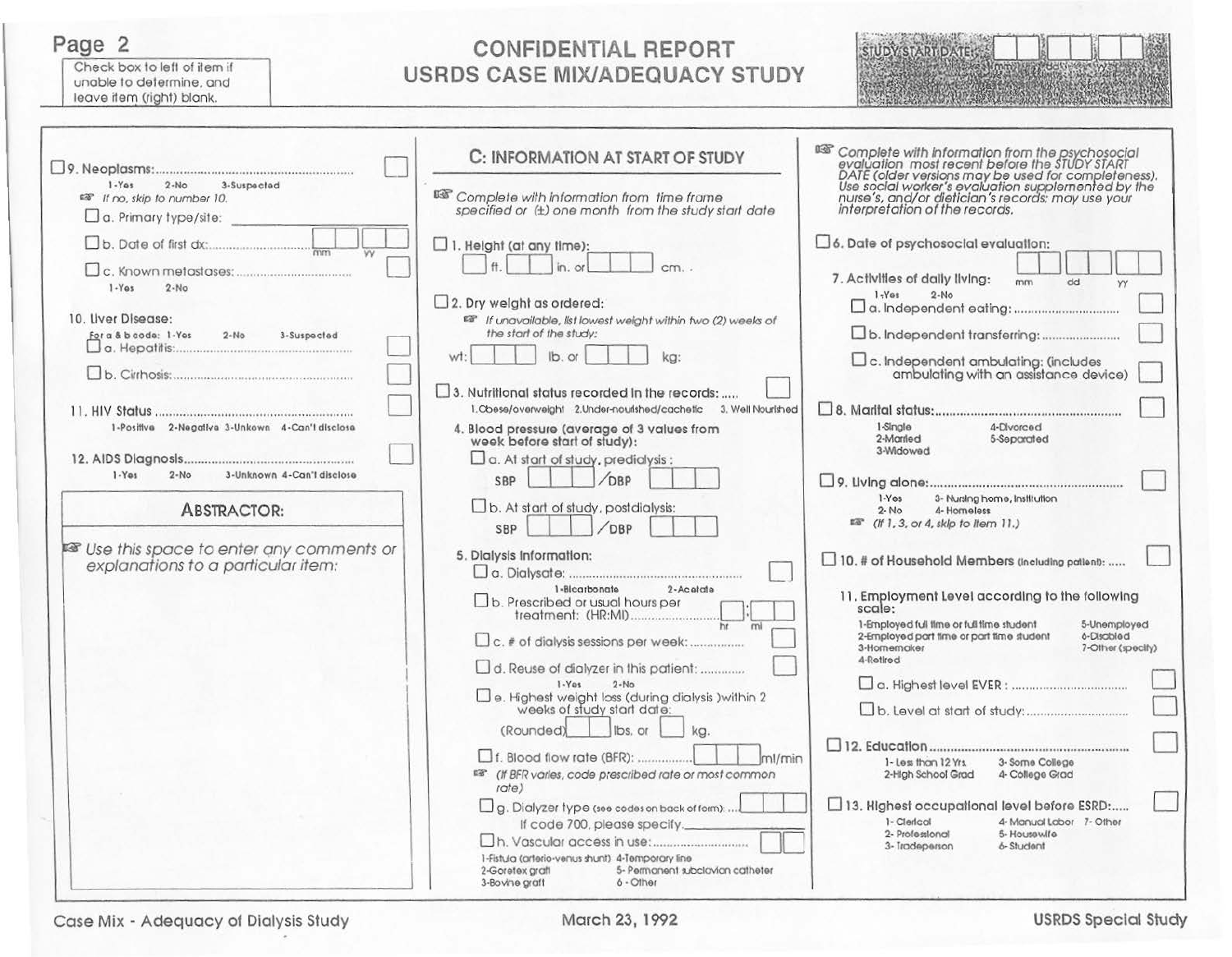Page 3

Check box to left of item if unable to determine, and leave item (right) blank.

## **CONFIDENTIAL REPORT USRDS CASE MIX/ADEQUACY STUDY**



| <b>D: LABORATORY DATA</b>                                                                                                                                                                  |                                                                                    | 12. BUN and Weight October 1990 to March 1991:                                                   |               |  |      |  |               |                |                                        |     |                                                |    | * The second predialysis value must be exactly<br>two days after the stated date otherwise do not<br>record. |  |                  |                                |  |     |  |                    |      |                                            |  |                                                                                                                      |     |  |
|--------------------------------------------------------------------------------------------------------------------------------------------------------------------------------------------|------------------------------------------------------------------------------------|--------------------------------------------------------------------------------------------------|---------------|--|------|--|---------------|----------------|----------------------------------------|-----|------------------------------------------------|----|--------------------------------------------------------------------------------------------------------------|--|------------------|--------------------------------|--|-----|--|--------------------|------|--------------------------------------------|--|----------------------------------------------------------------------------------------------------------------------|-----|--|
| D: Laboratory Data at Study Start Date<br>If Complete Items 1 and 2 with information from one<br>year before to one month after the study start date,                                      |                                                                                    | <b>BUN</b>                                                                                       |               |  |      |  |               |                |                                        |     |                                                |    |                                                                                                              |  | <b>WEIGHT</b>    |                                |  |     |  |                    |      |                                            |  |                                                                                                                      |     |  |
|                                                                                                                                                                                            |                                                                                    |                                                                                                  |               |  | DATE |  |               |                |                                        | PRE |                                                |    | POST                                                                                                         |  | PRE <sup>*</sup> |                                |  | PRE |  |                    | POST |                                            |  | PRE <sup>*</sup>                                                                                                     |     |  |
| $1 - Yos$<br>$2-N0$                                                                                                                                                                        |                                                                                    |                                                                                                  |               |  |      |  |               |                |                                        |     |                                                |    |                                                                                                              |  |                  |                                |  |     |  |                    |      |                                            |  |                                                                                                                      |     |  |
| 2. Left ventricular hypertrophy by:                                                                                                                                                        | $\overline{1}$                                                                     | $\overline{O}$                                                                                   |               |  |      |  | $\mathcal{G}$ | 10             |                                        |     |                                                |    |                                                                                                              |  |                  |                                |  |     |  |                    |      |                                            |  |                                                                                                                      |     |  |
| $1 - Y$ es<br>$2 - No$                                                                                                                                                                     | $\mathcal{I}$                                                                      | $\mathcal{I}$                                                                                    | $\frac{1}{2}$ |  |      |  | $\mathcal{G}$ | $\overline{O}$ |                                        |     |                                                |    |                                                                                                              |  |                  |                                |  |     |  |                    |      |                                            |  |                                                                                                                      |     |  |
|                                                                                                                                                                                            | 1                                                                                  | $\overline{c}$                                                                                   |               |  |      |  | 9             | 0              |                                        |     |                                                |    |                                                                                                              |  |                  |                                |  |     |  |                    |      |                                            |  |                                                                                                                      |     |  |
| $\begin{array}{l} \mathbb{R} \mathbb{R}^n$ Complete Items 3 to 11 with information from $(\pm)$ one month of the study start date. Take an overage if there are multiple data for an item. | 0                                                                                  | $\mathbf{f}$                                                                                     |               |  |      |  | 9             | $\overline{1}$ |                                        |     |                                                |    |                                                                                                              |  |                  |                                |  |     |  |                    |      |                                            |  |                                                                                                                      |     |  |
| mg/dl                                                                                                                                                                                      |                                                                                    | $\overline{\mathcal{L}}$<br>0                                                                    |               |  |      |  | 9             | $\mathcal I$   |                                        |     |                                                |    |                                                                                                              |  |                  |                                |  |     |  |                    |      |                                            |  |                                                                                                                      |     |  |
| 2-Negative<br>I-Positive                                                                                                                                                                   |                                                                                    | 3<br>$\overline{O}$                                                                              |               |  |      |  | $\mathcal G$  | $\mathcal I$   |                                        |     |                                                |    |                                                                                                              |  |                  |                                |  |     |  |                    |      |                                            |  |                                                                                                                      |     |  |
| 5. Lipids<br>mg/dl<br>mg/dl                                                                                                                                                                |                                                                                    |                                                                                                  |               |  |      |  |               |                |                                        |     | 13. Number of treatments during January 1991   |    |                                                                                                              |  |                  |                                |  |     |  | Units (check one): |      | ilbs<br><b>E. CHANGE IN PATIENT STATUS</b> |  |                                                                                                                      | kgs |  |
| mg/dl<br>6. Highest Blood Sugar: (may be only one)                                                                                                                                         |                                                                                    |                                                                                                  |               |  |      |  |               |                |                                        |     | shortened by more than 10 minutes (do not      |    |                                                                                                              |  |                  |                                |  |     |  |                    |      |                                            |  | <sup>USS</sup> Record any changes that occured <u>after</u> the study<br>start date. Use network data base for these |     |  |
| mg/dl<br>$\Box$ 7. Serum phosphorous predialysis:                                                                                                                                          |                                                                                    | auestions:<br>14. Number of treatments skipped during<br>January 1991:<br>1. Date of Transplant: |               |  |      |  |               |                |                                        |     |                                                |    | mm                                                                                                           |  | dd               |                                |  |     |  |                    |      |                                            |  |                                                                                                                      |     |  |
| 8. Hematocrit (rounded): (If transfused, give<br>$\frac{1}{6}$                                                                                                                             |                                                                                    |                                                                                                  |               |  |      |  |               |                |                                        |     | ER For patients starting ESRD during 1990:     |    |                                                                                                              |  |                  | 2. Date Switched to Peritoneal |  |     |  |                    |      |                                            |  | dd                                                                                                                   |     |  |
| a. transfused within one month of study                                                                                                                                                    |                                                                                    |                                                                                                  |               |  |      |  |               |                | 15. BUN one month after onset of ESRD: |     |                                                |    |                                                                                                              |  |                  | 3. Date Switched to Home       |  |     |  | Hemodialysis.      |      | mm                                         |  | dd                                                                                                                   |     |  |
| $1 - Y$ os<br>2nNo<br>(If no, skip to number 9)<br>密                                                                                                                                       |                                                                                    |                                                                                                  |               |  |      |  |               |                |                                        |     |                                                |    |                                                                                                              |  |                  | 4. Date of Death:              |  |     |  |                    |      | mm                                         |  | dd                                                                                                                   |     |  |
| b. If transfused, number of transfusions<br>9. Patient taking EPO (Epogen) at study start date:                                                                                            |                                                                                    | PRE*<br>POST<br>PRE<br>5. Date Recovered Renal                                                   |               |  |      |  |               |                |                                        | dd  | YY                                             |    |                                                                                                              |  |                  |                                |  |     |  |                    |      |                                            |  |                                                                                                                      |     |  |
| 2 nN <sub>0</sub><br>$1 - Ya5$<br>03 for 10 & 11 record the average of at least 2 values:                                                                                                  |                                                                                    |                                                                                                  |               |  |      |  |               |                |                                        |     |                                                |    |                                                                                                              |  |                  | 6. Date Lost to Follow-up      |  |     |  |                    |      |                                            |  |                                                                                                                      |     |  |
| 10. Serum Creatinine, predialysis:<br>mg/dl                                                                                                                                                |                                                                                    |                                                                                                  |               |  |      |  |               |                |                                        |     | * The second predialysis value must be exactly |    |                                                                                                              |  |                  | 7. Date of last known center   |  |     |  |                    |      |                                            |  | IS If none of the above occurred, then complete."                                                                    |     |  |
|                                                                                                                                                                                            | two days after the stated date otherwise do not<br>hemodlalysis<br>record.<br>g/dl |                                                                                                  |               |  |      |  |               |                |                                        | mm  |                                                | dd | YY                                                                                                           |  |                  |                                |  |     |  |                    |      |                                            |  |                                                                                                                      |     |  |

Case Mix - Adequacy of Dialysis Study

**USRDS Special Study**